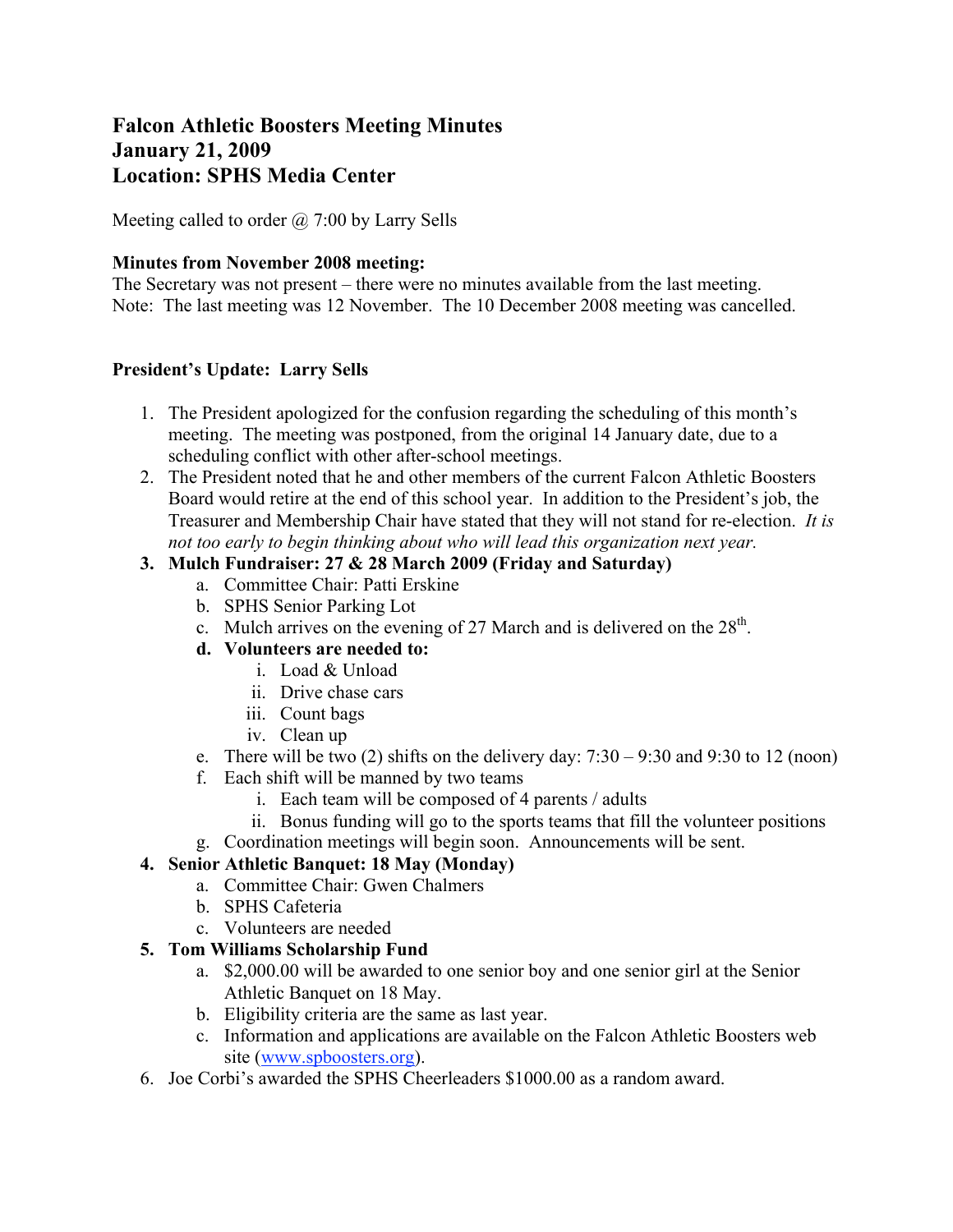7. Wayne Mook, Athletic Director, was named SPHS "Educator of the Month" for November.

#### **Committee Reports**

#### **Vice President's Report: Charlie Hornick**

No report

#### **Treasurer's Report: Larry Sells submitting a report for Patty Erskine**

- 1. All accounts are current. The Boosters organization is in good financial shape.
- 2. The renovation of the concession stand has been put on hold until the Board deems it prudent to begin work.
- 3. The special projects Benevolent Fund money was used to pay for funeral expenses for Jimmy Pitts. A final transfer of the remaining funds will be made and the account will be closed.
- 4. The highlights from the report prepared by "Korwek & Company, PA" are as follows as of January 8, 2009:

| <b>Total Assets</b>      | \$204,357.98 |  |  |
|--------------------------|--------------|--|--|
| <b>Total Liabilities</b> | \$92,559.69  |  |  |
| <b>Total Equity</b>      | \$111,798.29 |  |  |

## **Membership Report: Larry Sells submitting a report for Beth Wiley**

Over 346 families have signed up and the total for membership dues is \$20,000.00 collected this season. Team representatives send your team rosters to Beth. When a team achieves 100% membership, it will receive \$10 per student-athlete in its Booster account.

#### **Concessions Report: Larry Sells submitting a report for Luanne Kerrigan**

Luanne is working on the Spring Season's concession stand assignment list.

| <b>Committees:</b> | <b>Chair</b>         | Date       | <b>Comments</b>  |
|--------------------|----------------------|------------|------------------|
| 1. Mulch           | Patti Erskine        | 3/27-28/09 | Needs Volunteers |
| 2. Senior Banquet  | <b>Gwen Chalmers</b> | 5/18/09    | Needs Volunteers |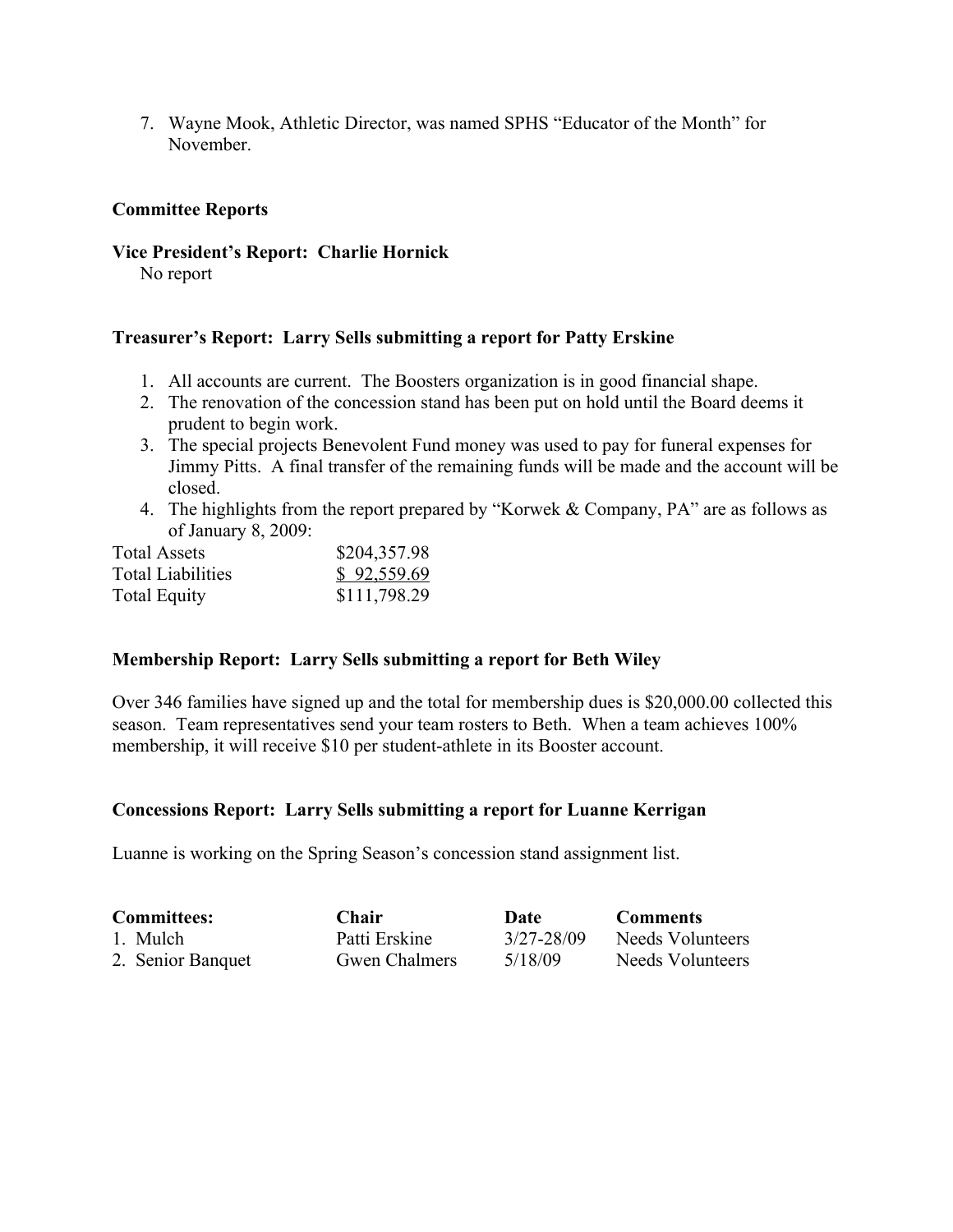# **Athletic Director's Report: Wayne Mook**

# **1. Facilities Update:**

- a. Turf Field. Completion of the field has been delayed by cold weather. The latest revised estimated completion date is 1 February 2009.
	- i. When complete, SPHS will have priority use of the field until 7 p.m., Monday – Friday. After 7p.m., the field may be scheduled by Anne Arundel County Parks and Recreation. SPHS will also have priority for use of the field on Saturday until 10:00 a.m. and on days when SPHS is hosting a scheduled contest.

## **2. Meet-the-Coaches (Spring Sports)**

- a. When: 5 February (Thursday)  $/ 7:00$  p.m.
- b. Where: Main Gym

# **3. Spring sports begin 28 February.**

- a. Schedules for sporting events are available on line at ww.DigitalSports.com.
- b. Some schedules for next year (2009-2010) are also available.
- 4. Gymnastics may be discontinued. The county school board agreed to keep gymnastics if six (6) or more schools maintained teams. At present, six schools have teams; however, only two have coaches. If the remaining four schools are unable to hire coaches, gymnastics will be cut.
- 5. Groundskeeper. The SPHS groundskeeper retired. Due to Anne Arundel County budget constraints, a new groundskeeper will not be hired. SPHS is working with the School Board to determine how the grounds will be maintained.

## **Old Business:**

1. There was no old business.

## **New Business:**

- 1. **Field House Maintenance.** The field house is in need of periodic routine maintenance, beyond what the School Board will fund. Recommended renovations include painting and electrical work, and refurbishing lockers and doors. Estimated cost of the work is \$2,000.00.
	- a. Charlie Hornick, Vice President, made a motion to fund the renovation up to, but not exceeding \$2,000.00. Henry Brus seconded the motion.
	- b. After discussion, the motion was passed unanimously.
- 2. **Tom Williams Scholarship Fund.** Each year, the Falcon Athletic Boosters have provided money for the Tom Williams Scholarship Fund. The fund is named for Tom Williams in recognition of his many years of service to the school, the school's athletes, and the community. There are two scholarships of \$2,000.00 each, one for a senior boy and one for a senior girl – total money provided to this fund \$4,000.00.
	- a. Henry Brus made a motion to provide funds for next year's scholarships, continuing the Boosters trend of providing funds a year in advance. The motion was seconded.
	- b. After discussion, the motion was passed unanimously.